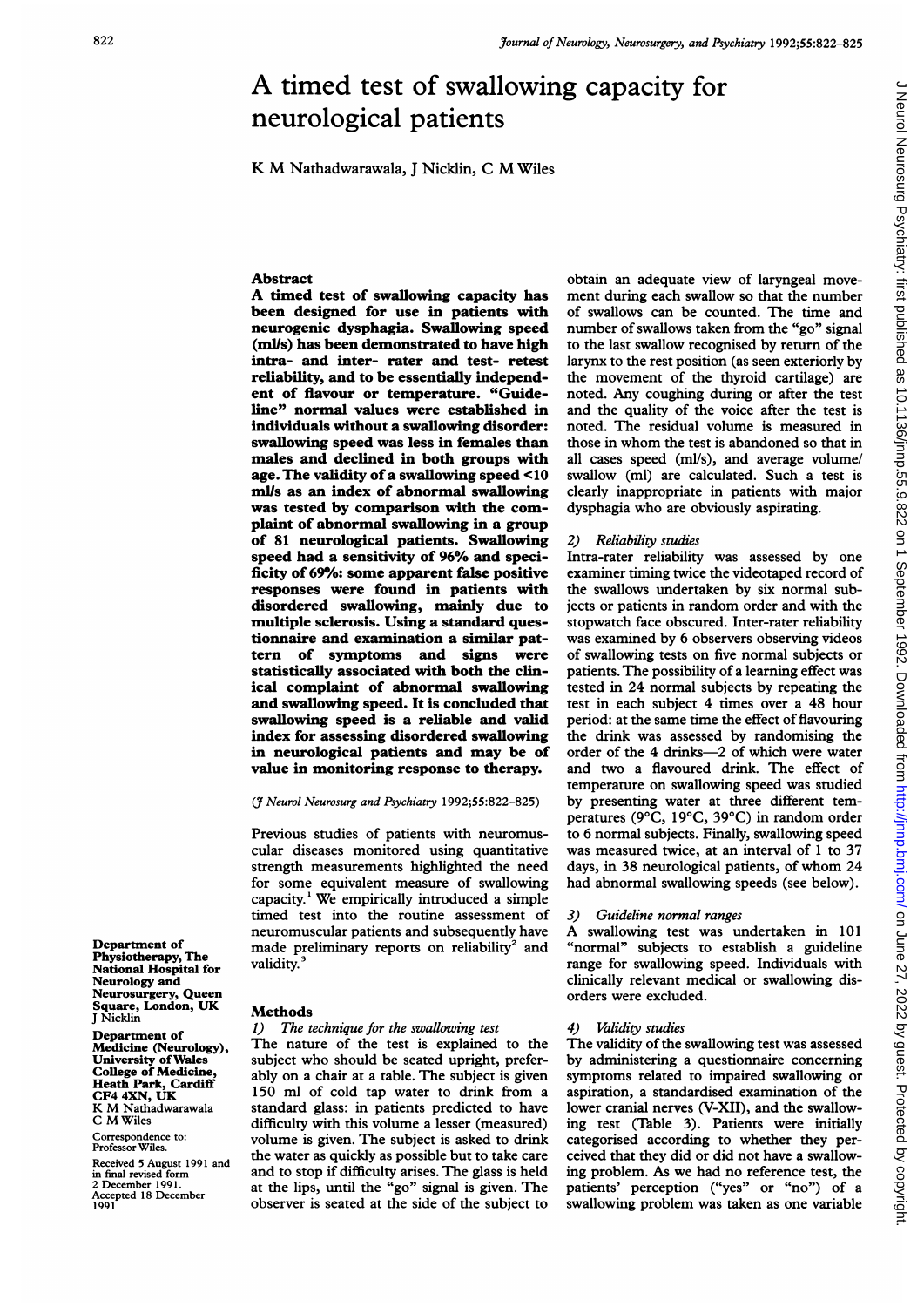in a series of cross-tabulations, using the answers to the questionnaire, scored physical examination and swallowing speeds. The sensitivity, specificity, and the positive predictive value of each feature were calculated. Secondly, similar calculations were performed using swallowing speeds of less or more than or equal to 10 mi/s (see below) as the index of abnormal or normal swallowing. The validity study included 81 inpatients with neurological diseases being investigated at a regional unit. There were  $44$  males, mean  $(SD)$  age  $50.0$ (13-9) years, and 37 females, mean (SD) age  $50.4$  (17.6) years.

## 5) Ethical approval

The studies were approved by the Ethics Committee at the National Hospital for Neurology and Neurosurgery and the Joint Ethics Committee of the University ofWales College of Medicine/South Glamorgan Health Authority. All'patients gave consent for the studies.

## Results

# Reliability

The differences between two measurements of swallowing speed by a single rater on each of six video-records of a 150 ml swallowing test varied between 0.0 and 0.5 seconds, the difference on average being 2-4% of the mean time for the two swallows (paired  $t$  test,  $p =$ <sup>0</sup>'32). An analysis of variance of the inter-rater results showed that >99% of the variance was attributable to between patient differences  $(F = 10035, p < 0.0001)$  and almost none due to order  $(F = 0.97, p = 0.47)$  or interrater effects ( $F = 2.88$ ,  $p > 0.05$ ). There was no significant difference in the swallowing speed from the first to the fourth test over a 48 hour period in 24 normal subjects (paired  $t$ test,  $p = 0.194$ ), nor any significant effect of flavour or temperature. When 38 patients were retested between one and 37 days later, the mean (SD) difference in swallowing speed was  $-0.17$  (1.98) ml/s and there was no systematic difference between the two occasions or with swallowing speed (range of speeds 1-37 mi/s).

# Guideline values for swallowing speed (Table 1)

Swallowing speed declined with age in males  $(r = 0.70, p < 0.001)$  and females  $(r = 0.58,$ p < 0-001) (figure). Although several elderly subjects had rather low speeds, for subjects under 70 years age accounted for 32% and 16% of the variation  $(R^2$  values) in speed in males and females respectively. The variances of swallowing speed for males and females were



Figure Swallowing speed  $(y \text{ axis})$  and age  $(x \text{ axis})$  in 56 female and 45 male subjects without swallowing disorder. For females,  $y = -0.324x + 37.84$ ,  $r = 0.58$ ,  $p < 0.001$ , corrected  $R\hat{2} = 0.33$ . For males,  $-0.548x + 57.553$ ,  $r = 0.70$ ,  $p < 0.001$ , corrected  $R_2^2 = 0.48.$ 

similar (variance ratio test,  $p > 0.1$ ): the mean swallowing speed for all females ( $n = 56$ ) and for females under 70 years old  $(n = 41)$  was less than for all males  $(n = 45)$  or males under 70 years old ( $n = 40$ ) respectively (unpaired t test, t = 4.476 and 4.117,  $p < 0.001$ ). None of 81 subjects (male or female) under the age of 70 years drank more slowly than 10-7 ml/s.

## Validity

A total of <sup>81</sup> neurological inpatients were classified according to whether they did (27) or did not (54) perceive a swallowing problem. Compared with both controls and those who denied a problem (table 1), the group which perceived a swallowing problem was slower (unpaired t tests,  $p < 0.001$ ). Most who complained of a swallowing problem drank at less than 10 mi/s, that is, less than the minimum value for all normal subjects under 70 years

| ı<br>٠<br>٧<br>a ma |
|---------------------|
|---------------------|

| Group  | Variable                | Normal<br>All subjects | <b>Subjects</b><br>$<$ 70 years | Neurological inpatients<br>"no" problem | ''ves'' problem |
|--------|-------------------------|------------------------|---------------------------------|-----------------------------------------|-----------------|
| Female | number                  | 56                     | 41                              | 22                                      | 15              |
|        | mean (SD) age in years  | 52(19.7)               | 43 $(14.2)$                     | 49 $(17.0)$                             | 53(18.9)        |
|        | mean (SD) speed in ml/s | 20.90(10.98)           | 24.2(9.96)                      | 11.8(7.87)                              | 3.0(2.57)       |
| Male   | number                  | 45                     | 40                              | 32                                      |                 |
|        | mean (SD) age in years  | $47(18-1)$             | 43(15.2)                        | 47 $(12.9)$                             | 58(13.9)        |
|        | mean (SD) speed in ml/s | 32.07(14.01)           | 34.6(12.6)                      | 20.8(14.4)                              | 4.8(4.5)        |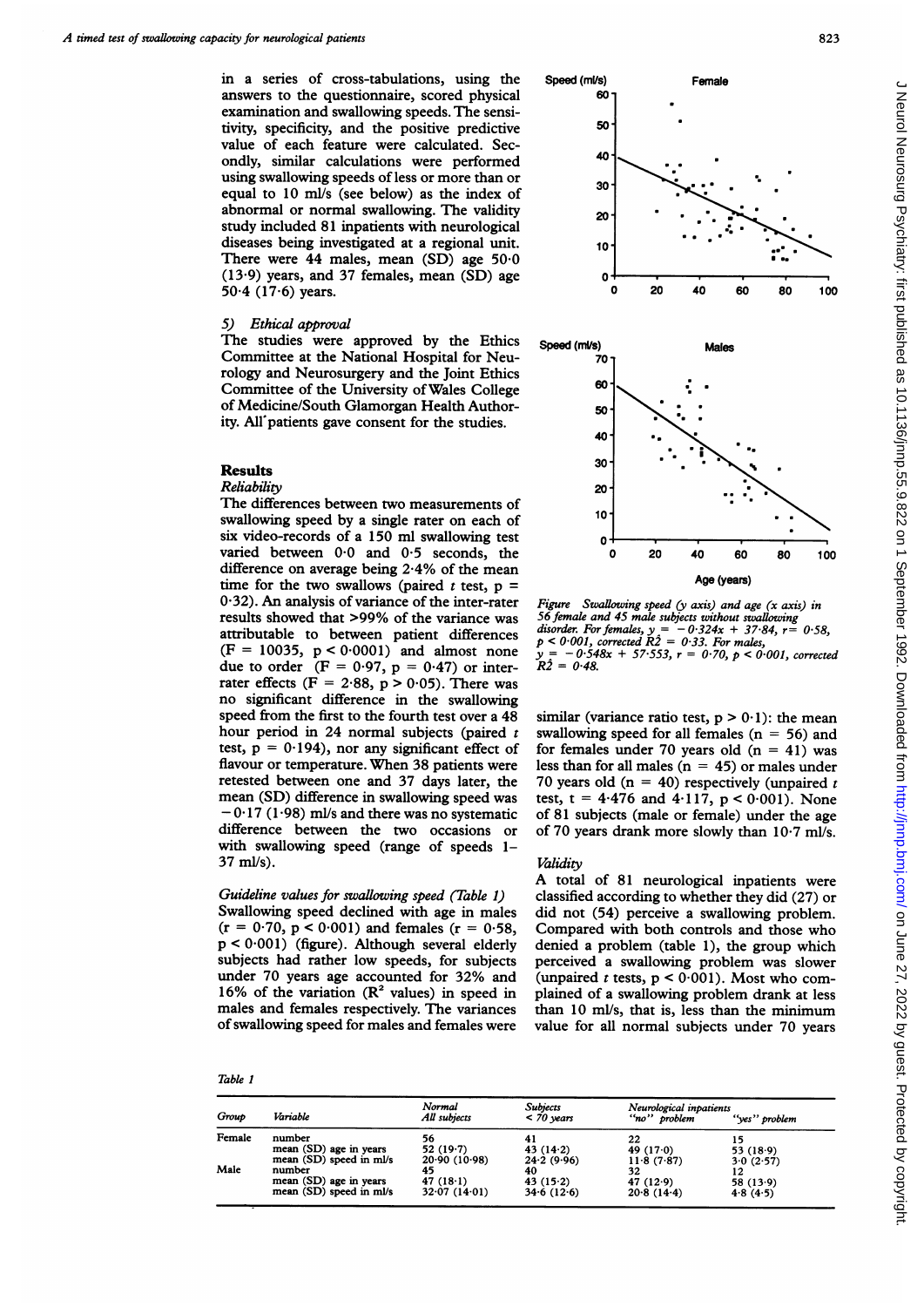Table 2 Swallowing Problem (questionnaire response)

| Speed (ml/s) | No | Yes | Total |
|--------------|----|-----|-------|
| $> 10$ ml/s  | 37 |     | 38    |
| $< 10$ ml/s  | 17 | 26  | 43    |
| Total        | 54 | 27  | 81    |

old. When swallowing was classified as fast  $( =/> 10 \text{ mJ/s})$  or slow  $(< 10 \text{ mJ/s})$ , a strong relationship between swallowing speed and a perceived problem was evident (Chi squared 30 $\cdot$ 4, p < 0 $\cdot$ 000) (table 2). The sensitivity of a "slow" swallowing speed as an indicator of a stated swallowing problem was 96% and the specificity 69%: there was one false negative result in a patient with hiatus hernia. The positive predictive value of a swallowing speed < 10 ml/s was 60% and thus the false positive rate was 40%. This latter group consisted of 17 patients therefore who drank slowly (< 10 ml/ s) but perceived no problem: 12 clearly had abnormal swallowing on other clinical criteria of whom seven had multiple sclerosis. Of the <sup>18</sup> patients with MS tested <sup>11</sup> had speeds < 10 ml/s of whom <sup>7</sup> denied <sup>a</sup> swallowing problem: on the basis of other elements in the questionnaire or on clinical examination, however, the latter had significant swallowing difficulties. Thus the clinical complaint of abnormal swallowing was less reliable than the timed test in multiple sclerosis patients.

Symptoms and signs in the questionnaire and examination were analysed by cross tabulation against "abnormal swallowing" judged either by the patients perception ("yes" or "no") or whether swallowing speed was  $=$  /> or < 10 ml/s. Symptoms and signs showed similar statistically significant associations with each criterion of abnormal swallowing (Chi squared test with continuity correction) (Table 3): for instance the symptom of having to be "careful" when eating or drinking was strongly associated with abnormal swallowing judged either by the patient's perception or a slow swallowing speed (Chi squared 43.72 and 31.70, respectively  $p < 0.001$ ). By contrast dentures, cigarette smoking, previous ENT problems, a jaw jerk and tongue fasciculations showed no or only very weak associations. A number of symptoms and signs (indicated by stars in Table 3) including control of substances in the mouth, nasal regurgitation, chest infections in the previous year, palatal movement on vocalisation and pharyngeal sensation were abnormal on too few occasions to draw reliable statistical conclusions and thus were insensitive indices of abnormal swallowing by either cri-

Table 3 Symptoms and signs

|                                                                                                                            | Reference test (Yes/no or Slow/fast) |                                 |                              |                                 |                               |                                  |
|----------------------------------------------------------------------------------------------------------------------------|--------------------------------------|---------------------------------|------------------------------|---------------------------------|-------------------------------|----------------------------------|
| Ouestions and pysical signs<br>Significant $(=\langle p\ 0.01\rangle)$ associations<br>in descending order of significance | Yes/no<br>Sensitivitv<br>(%)         | Slow/fast<br>Sensitivity<br>(%) | Yes/no<br>Specificity<br>(%) | Slow/fast<br>Specificity<br>(%) | Yes/no<br>Pos Pred Val<br>(%) | Slow/fast<br>Pos Pred Val<br>(%) |
| Careful when eating or drinking (yes/no)                                                                                   | 93                                   | 70                              | 85                           | 92                              | 76                            | 91                               |
| Food needing special preparation (yes/no)                                                                                  | 74                                   | 51                              | 98                           | 100                             | 91                            | 100                              |
| Cough during swallowing test (yes/no)                                                                                      | 67                                   | 44                              | 98                           | 100                             | 95                            | 100                              |
| Avoids some foods because difficult (yes/no)                                                                               | 78                                   | 58                              | 91                           | 97                              | 81                            | 96                               |
| Coughing when eating or drinking $(0-1, 2-4)$                                                                              | 70                                   | 49                              | 91                           | 92                              | 79                            | 88                               |
| Swallowing speed—(slow/fast)                                                                                               | 96                                   |                                 | 69                           |                                 | 60                            |                                  |
| Food or drink the wrong way $(0-1, 2-4)$                                                                                   | 63                                   | 42                              | 93                           | 92                              | 81                            | 86                               |
| Food getting stuck in the throat $(0-1, 2-4)$                                                                              | 62                                   | 41                              | 94                           | 95                              | 84                            | 90                               |
| Clear throat (yes/no)                                                                                                      | 48                                   | 30                              | 87                           | 97                              | 93                            | 93                               |
| Subjective feeling of voice change (yes/no)                                                                                | 93                                   | 77                              | 67                           | 74                              | 58                            | 77                               |
| Speech $(0, 1-3)$                                                                                                          | 93                                   | 79                              | 67                           | 76                              | 58                            | 79                               |
| Cough (abnormal/normal)                                                                                                    | 67                                   | 47                              | 87                           | 87                              | 72                            | 80                               |
| Tongue movements (normal/slow)                                                                                             | 59                                   | 44                              | 91                           | 95                              | 76                            | 91                               |
| Waking up at night coughing $(0-1, 2-4)$                                                                                   | 48                                   | 30                              | 96                           | 95                              | 87                            | 87                               |
| Facial weakness (present/absent)                                                                                           | 56                                   | 37                              | 93                           | 92                              | 79                            | 84                               |
| Food left in the mouth after swallowing                                                                                    |                                      |                                 |                              |                                 |                               |                                  |
| $(0-1, 2-4)$                                                                                                               | 46                                   | 31                              | 96                           | 97                              | 87                            | 93                               |
| Rt. palatal reflex (present, slight to absent)                                                                             | 67                                   | 49                              | 78                           | 76                              | 60                            | 70                               |
| Lft. palatal reflex (present, slight to absent)<br>Lft. pharyngeal reflex (present, slight to                              | 67                                   | 51                              | 77                           | 78                              | 60                            | 73                               |
| absent)                                                                                                                    | 63                                   | 47                              | 83                           | 84                              | 65                            | 77                               |
| Rt. pharyngeal reflex (present, slight to                                                                                  |                                      |                                 |                              |                                 |                               |                                  |
| absent)                                                                                                                    | 56                                   | 44                              | 80                           | 82                              | 58                            | 73                               |
| Jaw weakness (present/absent)                                                                                              | 26                                   | 21                              | 96                           | 100                             | 76                            | 100                              |
| Non significant associations ( $p > 0.05$ )                                                                                |                                      |                                 |                              |                                 |                               |                                  |
| Previous ENT problems (yes/no)                                                                                             | 39                                   | 29                              | 61                           | 79                              | 50                            | 60                               |
| Tongue fasciculations (present/absent)                                                                                     | 26                                   | 19                              | 91                           | 89                              | 58                            | 67                               |
| Jaw jerk (present/absent)                                                                                                  | 44                                   | 42                              | 73                           | 31                              | 46                            | 69                               |
| Dentures (yes/no)                                                                                                          | 50                                   | 49                              | 70                           | 79                              | 45                            | 71                               |
| Cigarettes smoking (yes/no)                                                                                                | 33                                   | 28                              | 75                           | 74                              | 41                            | 55                               |
| Insufficient abnormal data                                                                                                 |                                      |                                 |                              |                                 |                               |                                  |
| Difficulty keeping substances in the mouth                                                                                 |                                      |                                 |                              |                                 |                               |                                  |
| $(0-1, 2-4)$<br>Liquids coming back through the nose                                                                       |                                      |                                 |                              |                                 |                               |                                  |
| $(0-1, 2-4)$                                                                                                               |                                      |                                 |                              |                                 |                               |                                  |
| Chest infection in the last year $(0-1, 2-3)$                                                                              |                                      |                                 |                              |                                 |                               |                                  |
| Right pharyngeal sensation (present/absent)                                                                                |                                      |                                 |                              |                                 |                               |                                  |
| Left pharyngeal sensation (present/absent)                                                                                 |                                      |                                 |                              |                                 |                               |                                  |
| Palate on vocalisation (up/down)                                                                                           |                                      |                                 |                              |                                 |                               |                                  |
| Palate deviates (no, left, right)                                                                                          |                                      |                                 |                              |                                 |                               |                                  |
|                                                                                                                            |                                      |                                 |                              |                                 |                               |                                  |

2 × 2 tables were constructed for symptoms and signs (according to the categories shown in brackets after each) against both reference tests. The clinical features in the right hand column are ranked from above down for a